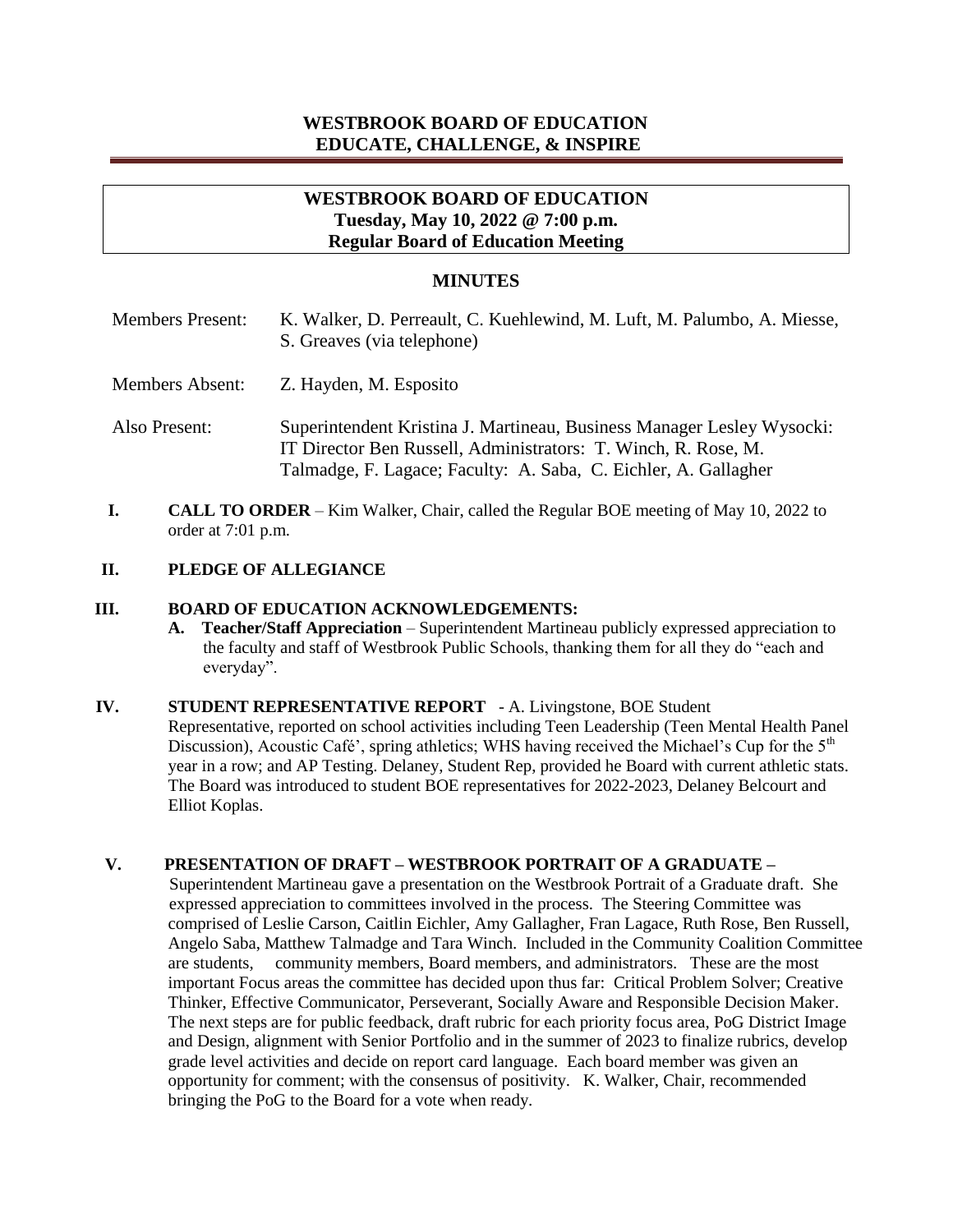**VI. PUBLIC COMMENT:** Peter Huta expressed his opinion that since the bus company is not running as many bus routes they should not be paid the full amount. He suggested that future contracts with bus companies be based on the amount of bus routes and if routes have to be combined then payment would be less.

### **VII. ADMINISTRATOR(S) COMMENTS**

**A.** End of Year Activities and Events:

 T. Winch, M. Talmadge, and R. Rose provided a list of end of the year activities for their respective schools. Each commented that they are thankful to be able to resume the activities, many of which were cancelled due to COVID. Promotions and Graduation are as follows: Daisy 4  $4<sup>th</sup>$  grade Promotion is on June 10 at 9:00 (Rain date June 13); WMS  $8<sup>th</sup>$  Grade Promotion: June 10 at 10:30; WHS Graduation is on June 10 at 5:00 p.m.

#### **VIII. NEW BUSINESS**

**A. Out of State/Overnight Field Trip:** T. Winch, WHS Principal, communicated that the WHS Music Department is requesting approval for an out of state/overnight trip to Washington D.C. by coach bus from March 16-19, 2023. A total of approximately 50 students will be accompanied by 5 teachers at a cost of \$844 per student. An itinerary is inclusive of educationally based activities with a connection to the curriculum. A MOTION was made by M. Luft and SECOND by M. Palumbo to approve the Out of State Band and Chorus trip to Washington D.C. from March 16-19, 2023. Vote unanimous.

## **IX. SUPERINTENDENT'S REPORT**

- **A.** Enrollment: Superintendent Martineau reported May enrollment totals equal 639 students, (Pre-K through 12, which includes 8 out-placed students.)
- **B.** Westbrook Foundation for Daisy Makerspace: R. Rose updated the Board on the Daisy Makerspace, recognizing the Westbrook Foundation grant for this generous contribution, making it possible to fast track the project. Mrs. Rose commented that in the future there will be professional development opportunities and invitations to guest speakers in the engineering field. An Open House is planned for the future.
- **C.** Summer Learning Academy: Superintendent Martineau reported that programs are being planned for the Summer Learning Academy: Overseeing the high school will be Caitlin Eichler; Derek Hanssen at the middle school and Caitlin Rickaby at Daisy.

## **X. OLD BUSINESS: None**

#### **XI. CONSENT AGENDA**

A. Approval of Minutes:

1. Regular Meeting – April 12, 2022: MOTION by M. Palumbo and SECOND by A. Miesse to approve the minutes of the regular meeting of April 12, 2022. Vote unanimous.

### **XII. FINANCIAL REPORTS** – L. Wysocki

- A. Review of Check Listing: Board members reviewed check listings for April 13, 2022 in the amount of \$135,273.08 and on April 28 in the amount of \$113, 581.54.
- B. Budget Narrative/Review of Expenditure Report: L. Wysocki, Business Manger provided an update on the current budget and requested a consensus from the BOE on the best use of